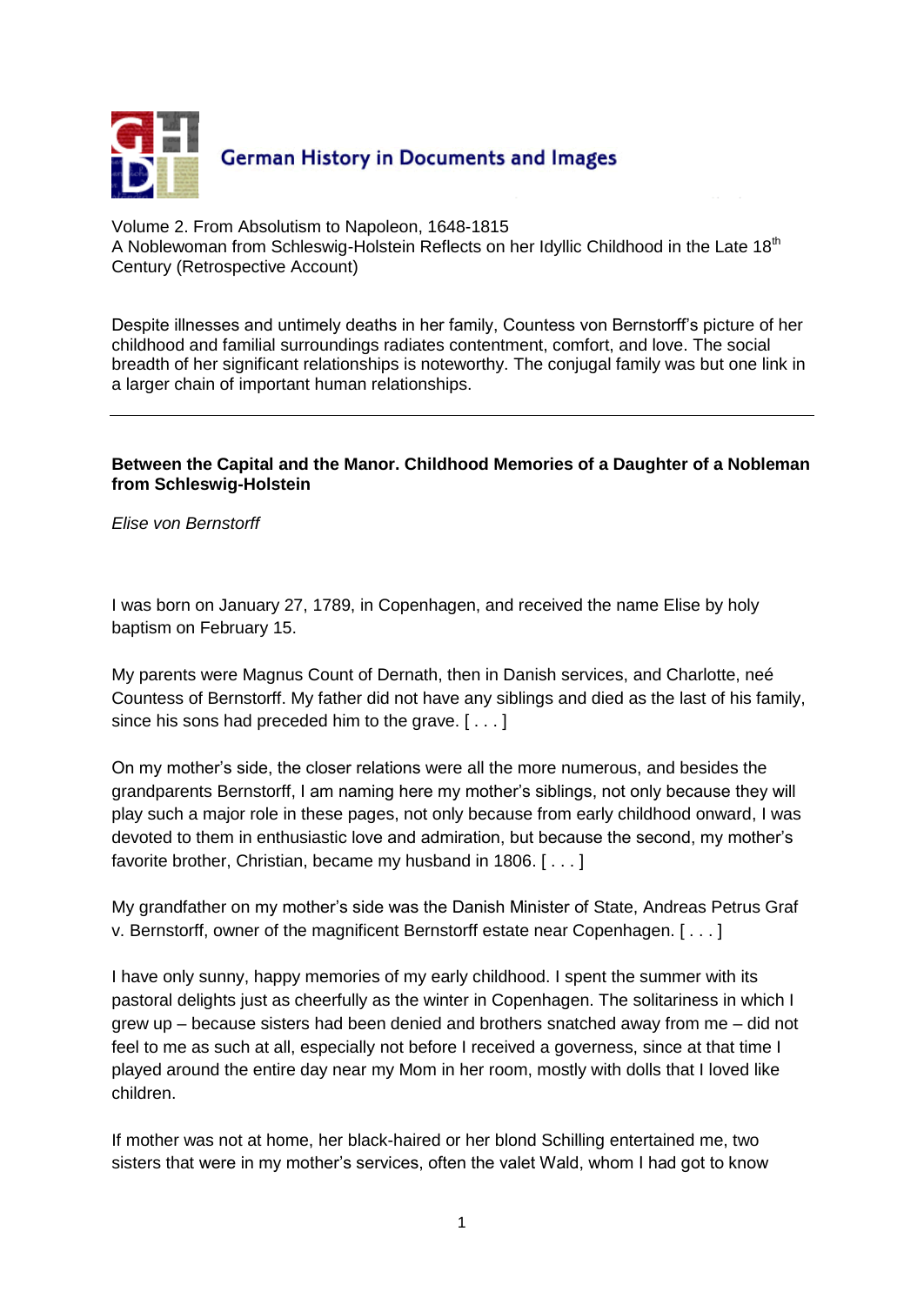while he was doing my mother's hair. By his versatile artistic skill, he created for me marvelous landscapes made of moss, teaching me all sorts of pretty things. My parents, however, did not rest until they had provided me with a female companion; they found such a one in the daughter of an old family friend, Charlotte Clausewitz, whose father had died, leaving his family very hard pressed. Thus, Charlotte, the same age as me and my playmate even earlier, was put together with me as a nursing sister, while her brother Gotthold was taken in by the grandparents Bernstorff and unfortunately got spoiled very much by grandmother.

Charlotte was a pretty girl, attractive to many because of her quiet, melancholy nature; but she was just not a particularly good match for me, her playmate, the continuously laughing Lilli (that is what I was called in my younger years, to my unspeakable annoyance). She had a very melancholic personality, and she took great pleasure in her melancholy. I remember my astonishment when, at the age of six or seven, she confessed to me with sentimental mien that she liked the dead tree in the garden better than the green one because it fit her mood better.

In the summer, my parents used to be either in Holstein with the grandparents Dernath on their estate of Hasselburg, or they used to rent a country house in the area surrounding Copenhagen, until my father subsequently bought the large estate of Antwortskow.

Riding in the side carriage with my attendant on one of our journeys to Holstein, I remember failing asleep and being knocked over. A big apple that I had been holding had slipped from my hand; woken by the bump, I saw the apple roll across the path and can still hear my hue and cry and recall the astonishment of the people around me that I was not missing a limb but only an apple.

Another memory I have of Hasselburg – the friendly-beautiful place with the wonderfully large and magnificent "central living room," the boldly ascending stairs, and the dizzying gallery – is certainly a rather gloomy one, namely of my first, and I hope, probably my last lie and the ensuing terrible punishment. It was not one of the two Schillings but my grandmother's lady-in-waiting who had enticed me to nibble on forbidden nuts and keep it a secret. I was subjected to extremely strict discipline, especially at the table, until my mother basically had to let loose the tight reins, which she had kept on me in terms of food, when I moved beyond her reach at the grand table in Emkendorf, and as unfavorable as these rich dinners that took place at incredibly late hours may have been to my health, I nevertheless ascribe to this greater freedom in the choice of meals my transition from a very fussy and picky child into a person who definitely enjoys eating anything. That is something worth noting for overly strict parents.

I remember with particular delight the summer in Rudegaard, whose beautiful surroundings appeared to me even then in the magic green light that to this day transfigures all of the coastal regions in my memory. I still hear the rustling of the mighty forest adjacent to our garden, the forest that inspired a sense of both fear and delight in me. I still take pleasure in the more open, sunlit spaces in it, where I picked such delicious strawberries. My greatest delight back then, though, was my dealings with the old housekeeper Sagern, who went for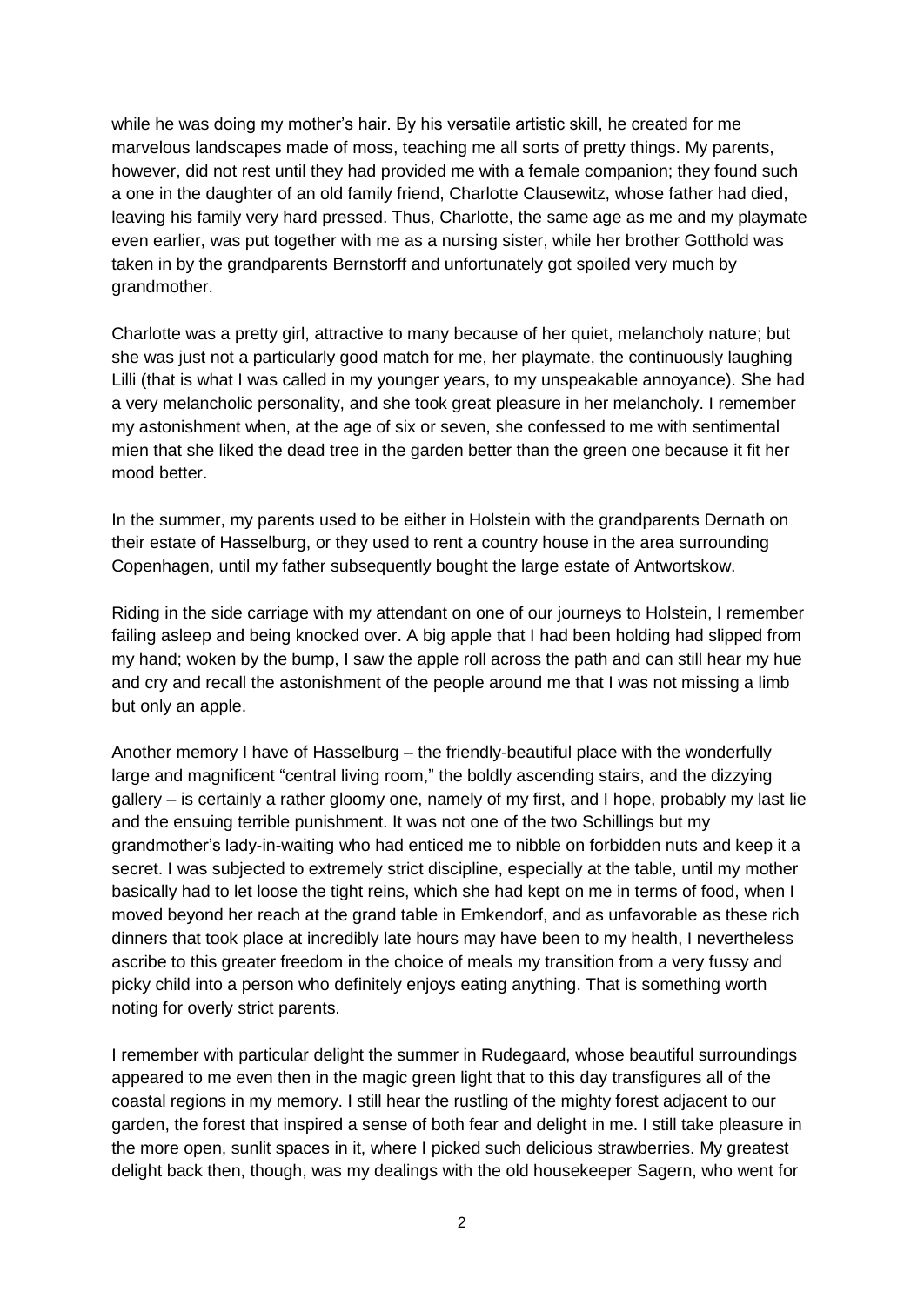walks with me and told me fairytales. It gave me such joy to hide her little belongings; once I even cut off the tail of her sack dress, announcing triumphantly that I had modernized it.

Antwortskow Castle was very dear to me. Originally, it formed a quadrangle in whose middle was located the castle yard. One wing of the castle was partly dilapidated. The chapel, the great hall, the castle yard, the low, old-fashioned gate that was used as front door, the long, deserted monastery passageways, the narrow stairs, everything appealed to me romantically. My mother's apartment was furnished pleasantly. From the bright garden hall one stepped onto elevated terraces, where the wind seized me with such merry force and whirled me around. Down in the narrow valley there were plenty of strawberries. For the large forest, too, of which we discovered new parts all the time on our walking and driving promenades, I had a fondness mixed with a degree of dread. One spot, where on dried trees, felled or half knocked over, one could see hundreds of herons' nests, is still in my mind's eye like an apparition.

Here in Antwortskow, on August 28, 1796, my father organized a splendid birthday party for his father-in-law, the Minister Andreas Petrus Bernstorff. The party was combined with a harvest festival. After we children had crowned grandfather with wreaths, also reciting poetry to him, I hid away between his chair and my grandmother's chair, which had been set up in fine weather in the castle yard opposite the large gateway. Peering from this cozy hiding place, I delighted with admiration and amazement in the magnificent rural parade of so many well-mounted peasants and the large number of wreathed floats fitted with leafed canopies on which male and female peasants, jubilantly shouting, waved wreaths and scarves. During the subsequent dance on the planked cartilage, decked out with festive decoration, I was often drawn into the lines of the dancers as well. However, I had to pay for the excitement and the flush from the dancing with the first illness of my life. For on that night, I was suddenly stricken with nasty cramps that recurred at night from time to time over the following two to three years; on me, though, they made such slight impression that I never understood why they cost my mother so many tears. The remedies, on the other hand, that I was instructed to use, especially the innumerable leeches with which I was tortured, seemed to have no effect on the ailment whatsoever, instead apparently harming my hitherto unshakable health permanently. [ . . . ]

In Copenhagen, I had plenty of social contacts. In the family of my uncle, the Count Baudissin (his wife was my father's sister), I felt at home; with her, I attended every Sunday a children's circle that met alternately in the houses of the Brun, Kirstein, and Luetke families. At that time, Brun was still a small merchant; his good-naturedness and joviality had gained him the love of my mother's childhood friend, the subsequent poetess Friederike Münter. In those days, he still lived together with her in happy, even tender marriage, and their house was the place of friends. Four lively children were my playmates; I already called the eldest daughter, Lotte, my friend, while the youngest, Ida, who would subsequently become famous, frequently amused us with her funny ideas.

I remember with particular delight one of these large children's circles. It may have been on January 27, 1797. My governess, Miss Randahl, had prepared an excellent meal in my children's kitchen, which I had received for Christmas and which was so big that I, a very big